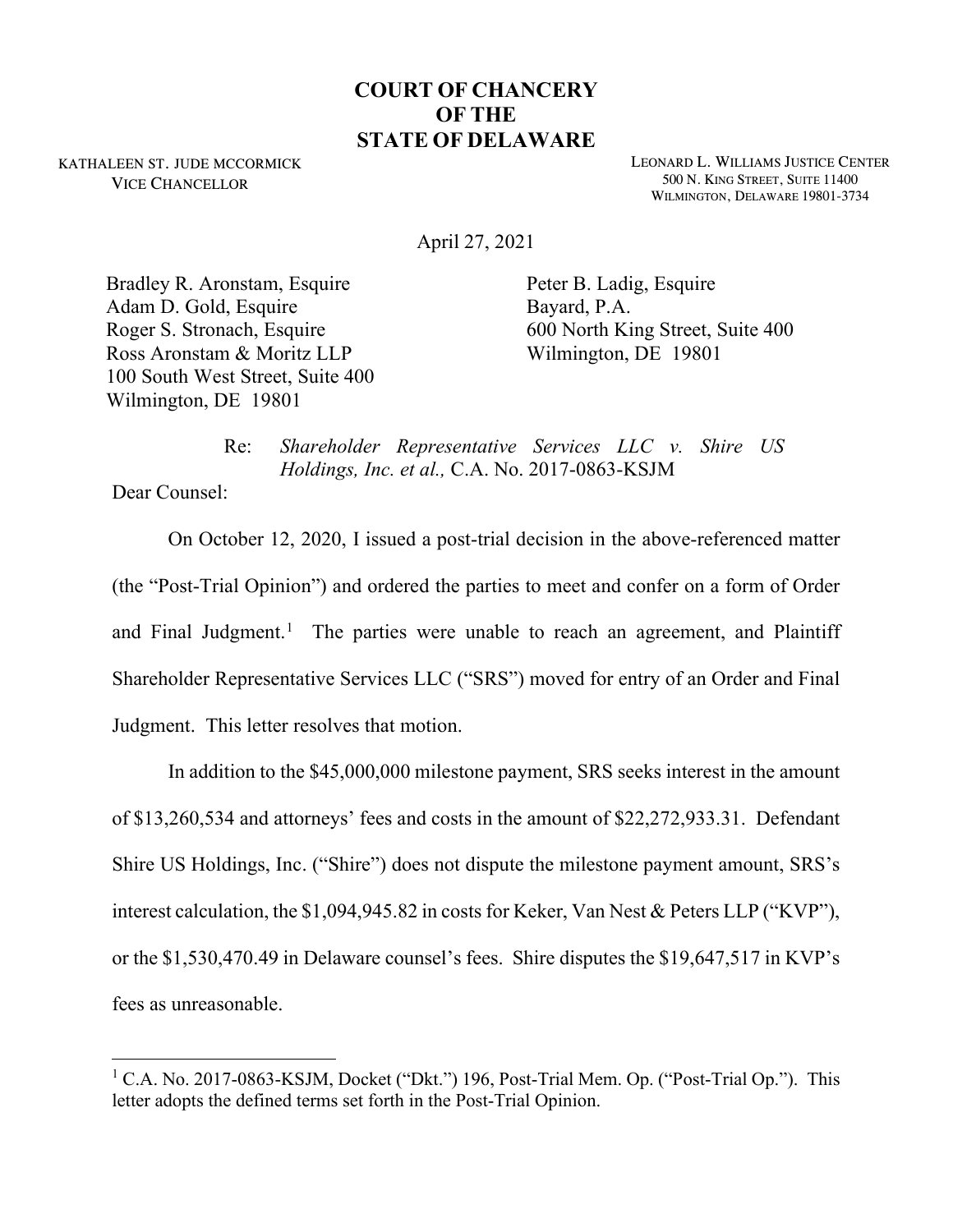C.A. No. 2017-0863-KSJM April 27, 2021 Page 2 of 6

Most of KVP's sizeable fee is the result of a contingent fee agreement.<sup>2</sup> SRS initially agreed to pay KVP at an hourly rate and paid roughly \$227,339 to KVP from February 2016 to October 2017.<sup>3</sup> By October 2017, however, SRS struggled to fund this litigation, which prompted SRS and KVP to negotiate a contingent fee agreement entitling KVP to one-third of any proceeds recovered by SRS.<sup>4</sup>

The Post-Trial Opinion granted SRS its reasonable attorneys' fees incurred in connection with this litigation pursuant to a contractual fee-shifting provision.<sup>5</sup> This court applies the eight factors of Rule 1.5(a) of the Delaware Rules of Professional Conduct to evaluate whether the requested fees are reasonable in contractual fee-shifting cases.<sup>6</sup> Shire primarily focuses its arguments on the third and eighth factors, disputing whether the nature of KVP's engagement is customary and reasonable.<sup>7</sup>

<sup>2</sup> *See* Dkt. 199, Decl. of Laurie Carr Mims Pursuant to 10 *Del. C.* § 3927 in Supp. of Pl. Shareholder Representative Services LLC's Mot. For the Entry of an Order and Final J. ("Mims Decl.") ¶ 6. <sup>3</sup> *Id.*

<sup>4</sup> *See id.* ¶ 16; *id.* Ex. C at 1–2.

<sup>5</sup> Post-Trial Op. at 75–76.

<sup>6</sup> *See, e.g., Glob. Link Logistics, Inc. v. Olympus Growth Fund III, L.P.*, 2010 WL 692752, at \*1 (Del. Ch. Feb. 24, 2010); *see also* Del. Lawyers' R. Prof'l Conduct 1.5(a) (listing the eight factors as: "(1) the time and labor required, the novelty and difficulty of the questions involved, and the skill requisite to perform the legal service properly; (2) the likelihood, if apparent to the client, that the acceptance of the particular employment will preclude other employment by the lawyer; (3) the fee customarily charged in the locality for similar legal services; (4) the amount involved and the results obtained; (5) the time limitations imposed by the client or by the circumstances; (6) the nature and length of the professional relationship with the client; (7) the experience, reputation, and ability of the lawyer or lawyers performing the services; and (8) whether the fee is fixed or contingent").

<sup>7</sup> *See* Dkt. 204, Defs.' Opp'n to Mot. for the Entry of an Order and Final J. ¶¶ 10–16.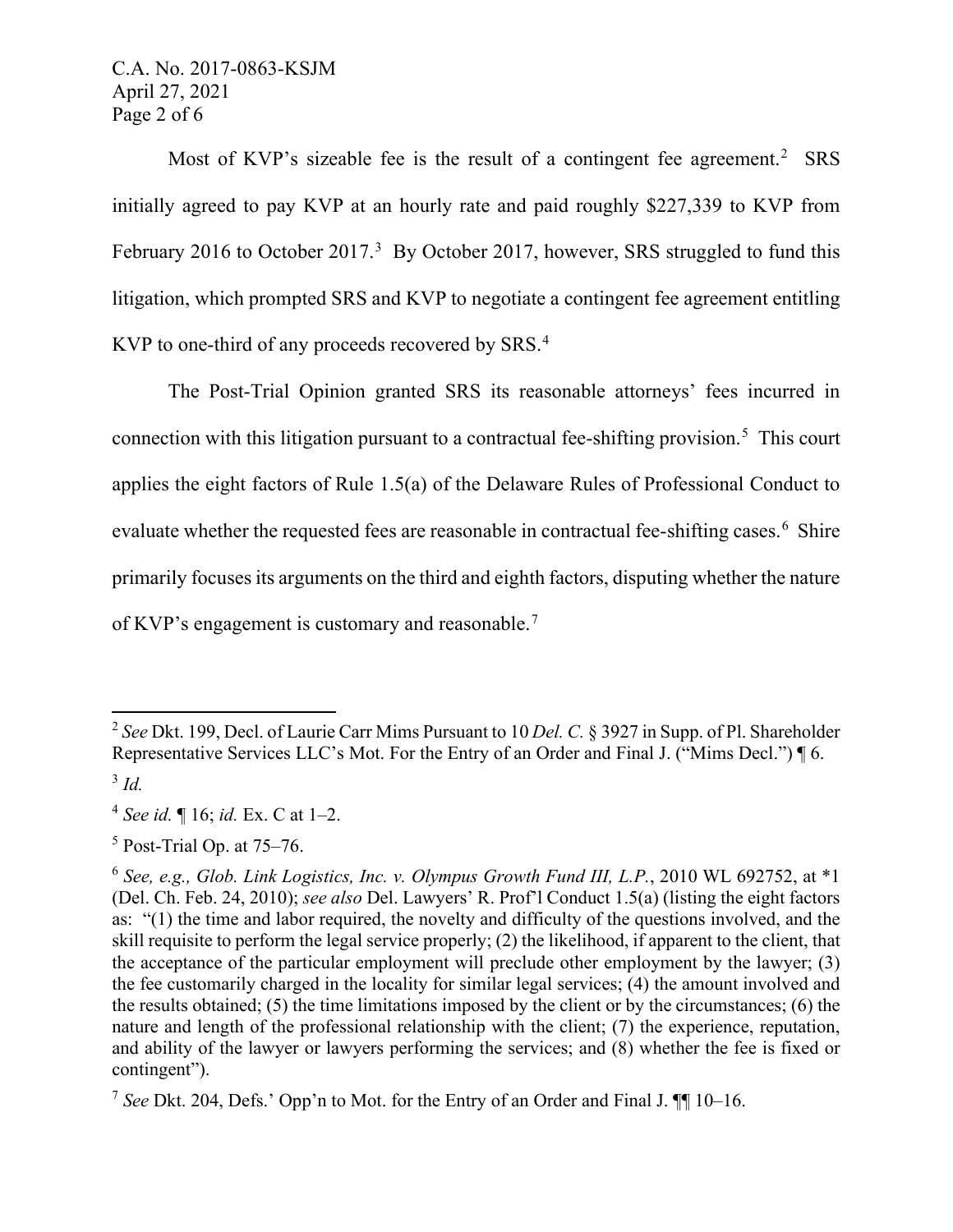## C.A. No. 2017-0863-KSJM April 27, 2021 Page 3 of 6

Shire first contends that KVP's fee is unreasonable because it was the product of a contingent-fee engagement, but there is nothing inherently unreasonable in enforcing a contractual fee-shifting arrangement to cover a contingent fee award. Risk-taking of this nature is a normal part of litigation, which Delaware public policy seeks to reward when it benefits stockholders.<sup>8</sup> A one-third contingent fee arrangement is quite typical and commercially reasonable.<sup>9</sup> In this case, the contingent fee agreement allowed SRS to retain skilled and experienced counsel despite a lack of resources to fund the litigation, an arrangement that ultimately inured to the benefit of the former FerroKin stockholders. Shire could have contracted in the Merger Agreement to avoid this outcome.<sup>10</sup> It did not. Shire provides no basis to avoid it now.

Shire next argues that KVP erroneously included prejudgment interest and "late fees" in the proceeds when calculating its fee, but those arguments too fail.

<sup>8</sup> *See In re Activision Blizzard, Inc. S'holder Litig.*, 124 A.3d 1025, 1073 (Del. Ch. 2015) ("It is the public policy of Delaware to reward risk-taking in the interests of shareholders." (internal quotation marks omitted)); *In re Plains Res. Inc.*, 2005 WL 332811, at \*6 (Del. Ch. Feb. 4, 2005) ("[T]he plaintiffs' counsel were all retained on a contingent fee basis, and stood to gain nothing unless the litigation was successful. It is consistent with the public policy of Delaware to reward this risk-taking in the interest of shareholders."); *see also O'Brien v. IAC/Interactive Corp.*, 2010 WL 3385798, at  $*6$  (Del. Ch. Aug. 27, 2010) ("[C]ontingency agreements by their very nature are premised upon a result obtained: the success of the client.").

<sup>9</sup> *See, e.g., Ams. Mining Corp. v. Theriault*, 51 A.3d 1213, 1260 & n.114 (Del. 2012) (cataloging examples of awards equal to approximately one-third of the recovery).

<sup>10</sup> *See, e.g.*, *Johnson Controls, Inc. v. Edman Controls, Inc.*, 712 F.3d 1021, 1027 (7th Cir. 2013) (enforcing a contractual fee-shifting provision to cover contingent fees, observing that "if the parties do not want to pay an opposing party's contingent fee, they are free to write an agreement under which the prevailing party will be obliged only to pay fees calculated in accordance with the lodestar method").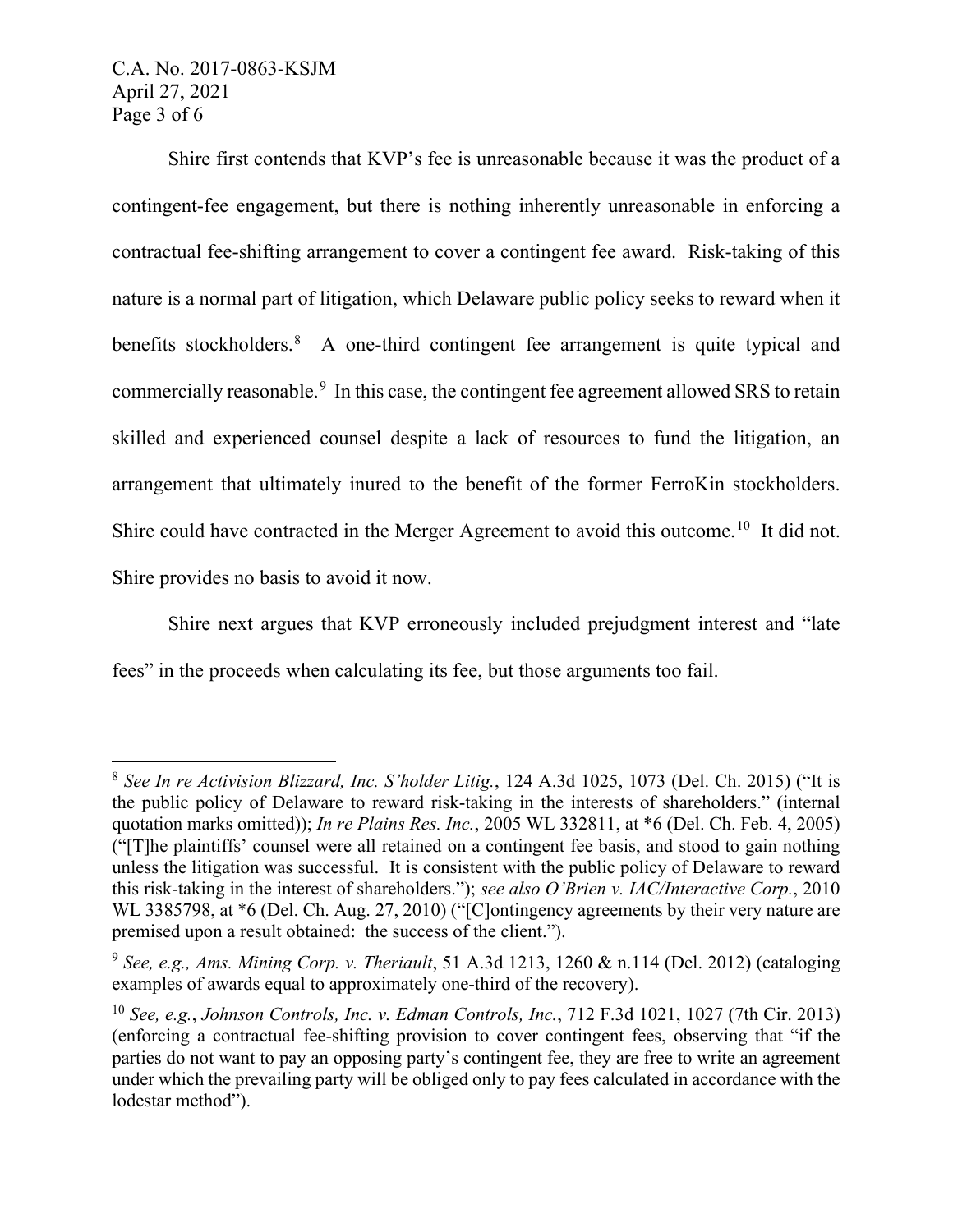There is nothing inherently unreasonable in including prejudgment interest when calculating the appropriate amount, particularly when the underlying agreement includes interest in the relevant proceeds.<sup>11</sup> In this case, the underlying agreement entitles KVP to include interest in the proceeds when calculating its fee.<sup>12</sup>

Nor did KVP include late fees in the proceeds. Shire observes that, before switching to a contingent-fee arrangement, KVP offered a ten-percent discount to SRS for payments made within thirty days of an invoice. Shire contends that it should not be held responsible for Plaintiff's failure to avail itself of this discount. Shire's characterization of this issue,

<sup>11</sup> *See, e.g., Boyer v. Wilm. Materials., Inc.*, 1999 WL 342326, at \*4 (Del. Ch. May 17, 1999) (including prejudgment interest when calculating "one-third of the total derivative recovery" to set attorneys' fees after post-trial victory on breach of fiduciary duty and unfair dealing claims); *see also Smith v. Howery*, 701 P.2d 1381, 1383 (Mont. 1985) ("When an attorney enters into a contingent fee arrangement based on a percentage of the judgment or award recovered by the client and the total amount recovered includes interest, the attorney is entitled not only to a percentage of the actual damages recovered, but also to a percentage of the pre-judgment and post-judgment interest recovered."); *Marshall v. Dept. of Water & Power*, 268 Cal.Rptr. 559, 574–75 (Cal. Ct. App. 1990) (noting that including "prejudgment interest in the calculation" of a contingent fee award is within the trial court's "exercise of its discretion"); *Tom Riley Law Firm, P.C. v. Tang*, 521 N.W.2d 758, 759 (Iowa Ct. App. 1994) (including prejudgment interest in computing a contingent fee where the underlying contract "specifically defined 'gross recovery' as the 'entire amount of money . . . collected for any and all parties'" and thus included recovery of prejudgment interest (ellipses in original)); *Kooperman v. Picoult*, 343 N.Y.S.2d 732, 735 (N.Y. App. Div. 1973) ("In reference to [the clients'] claim that [their attorneys] are not entitled to share in the award of interest when such award is made, we find no merit. The agreement clearly stated 'onethird of any and all moneys . . . .'"); *Nolan v. Wilson*, 2007 WL 1159948, at \*3 (N.J. Super. Ct. App. Div., Apr. 20, 2007) (holding that calculation of an attorneys' contingent fees in a contract dispute may include prejudgment interest where the contingent fee agreement called for fees based on "the total amount recovered on the client's behalf").

<sup>&</sup>lt;sup>12</sup> *See* Mims Decl. Ex. B  $\P$  6(a). Shire argues that it should not be responsible for contingent payments owed to KVP based on prejudgment interest because it is not a party to the contingent agreement between KVP and SRS. Shire's argument raises a distinction without a difference— Shire is obligated to indemnify SRS's reasonable fees, and the court finds it reasonable to include prejudgment interest when calculating the contingent fee owed to KVP.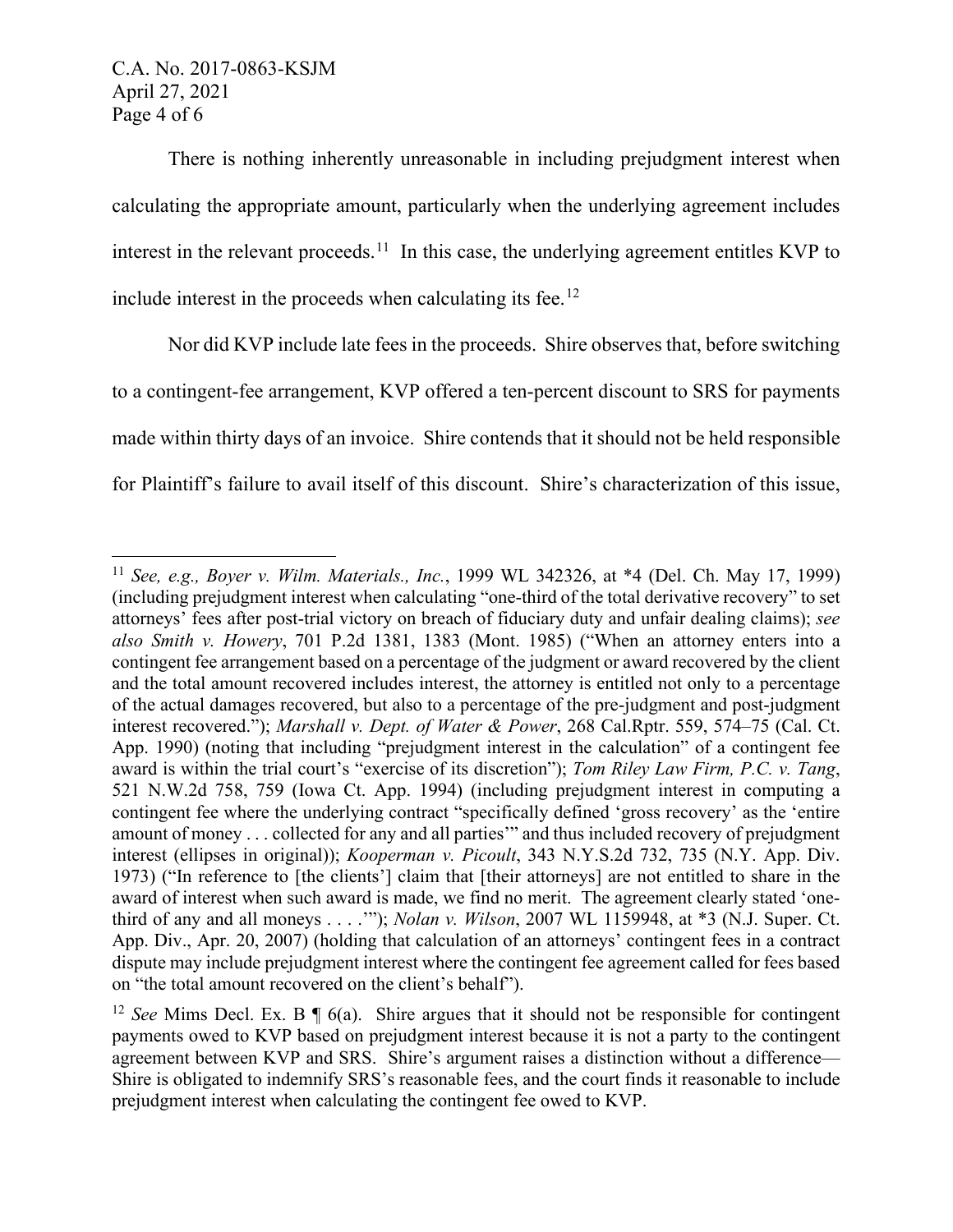however, confuses discounts with penalties. The ten percent difference in price represented a *discount* for timely payments, not a *penalty* for late payments. In any event, Section 10.3 of the Merger Agreement obligates Shire to pay Plaintiff's reasonable costs incurred. Because KVP's fees are reasonable, and because SRS actually incurred the cost of not receiving the ten-percent discount, Shire must pay these expenses as well.

In sum, none of Shire's primary arguments persuade me that KVP's requested fee is unreasonable. I have also evaluated the other Rule 1.5(a) factors and conclude that they weigh in SRS's favor for the reasons set forth in SRS's motion and reply.

A lodestar analysis provides a helpful cross-check to confirm that this approach will not result in an unethically excessive fee. KVP calculates its lodestar as approximately \$7.96 million.<sup>13</sup> The requested fee award results in a multiplier of approximately 2.5x on this amount. That is on par with or less than awards this court has previously deemed reasonable in the post-trial or advanced-stage litigation context.<sup>14</sup>

<sup>&</sup>lt;sup>13</sup> Dkt. 199, Pl. Shareholder Representative Services LLC's Mot. For the Entry of an Order and Final J. ¶ 23.

<sup>14</sup> *See, e.g.*, *Ams. Mining*, 51 A.3d at 1252, 1262–63 (affirming trial court attorney fee award of "66 times the value of [the attorneys'] time and expenses" for post-trial victory); *In re El Paso Corp. S'holder Litig.*, C.A. No. 6949-CS, at 40 (Del. Ch. Dec. 3, 2012) (TRANSCRIPT) (awarding a fee resulting in a multiplier of approximately 4.9x the lodestar pursuant to a settlement reached after substantial motion practice and an unsuccessful preliminary injunction hearing); *La. Mun. Police Emps.' Ret. Sys. v. Crawford*, C.A. No. 2635-CC, at 17 (Del. Ch. June 8, 2007) (TRANSCRIPT) (awarding a fee resulting in a multiplier of approximately 6.5x the lodestar pursuant to a settlement reached after substantial motion practice and a successful preliminary injunction hearing).